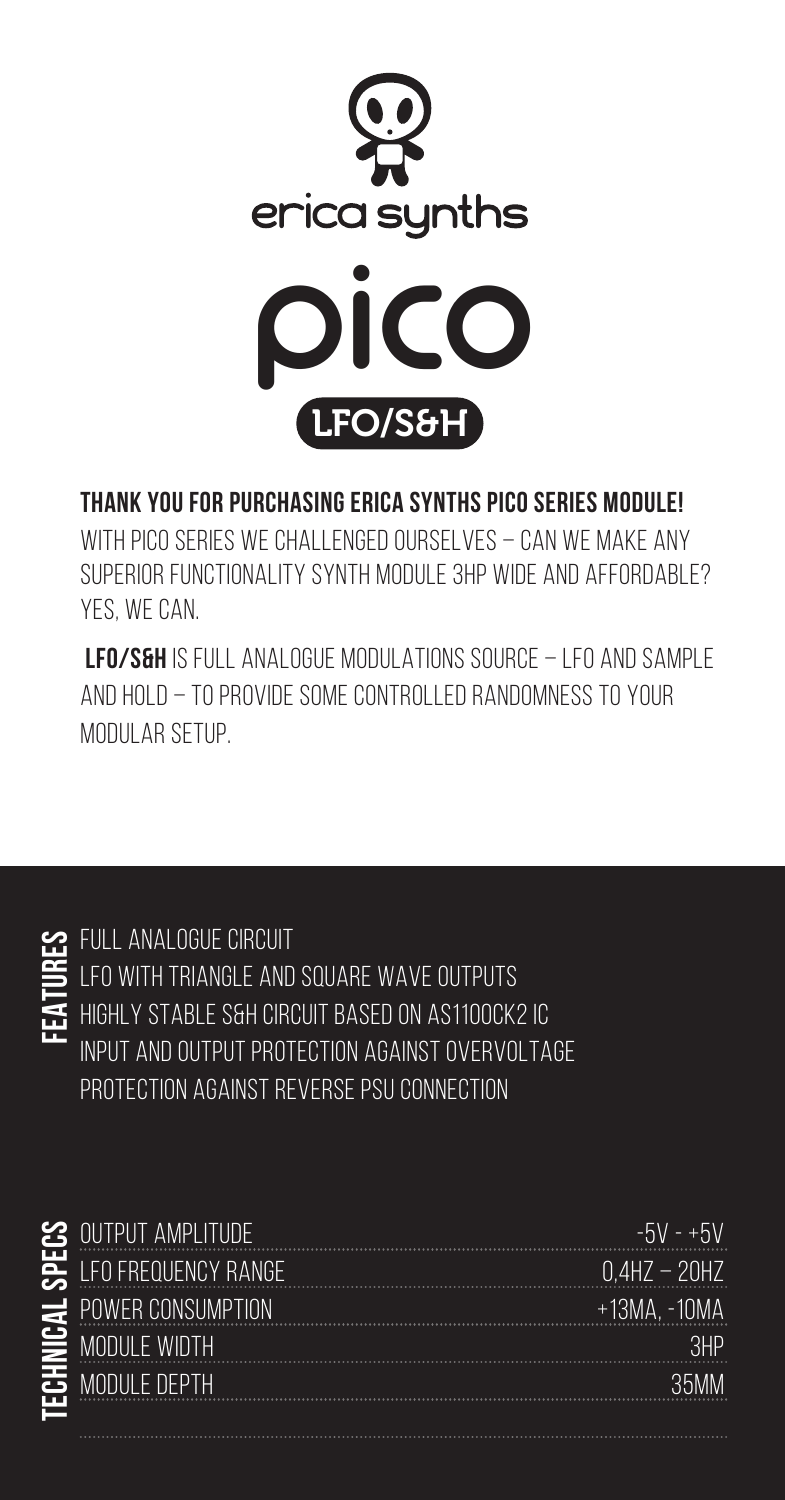

ADJUST THE LFO RATE HERE. The LED give visual feedback ON THE LFO RATE

## This is the LFO triangle wave output. Use it for smooth modulations

This is the S&H CV input – patch any audio/CV source here to generate stepped voltages or random voltages. FOR RANDOM VOLTAGES TRY COLOR OUTPUT of the Pico NOISE module!



THIS IS THE LFO SOUARE WAVE OUTPUT. It also can be used as a clock for other modules

This is the S&H clock input. If nothing is patched here, it is clocked internally from the LFO

This is the S&H output